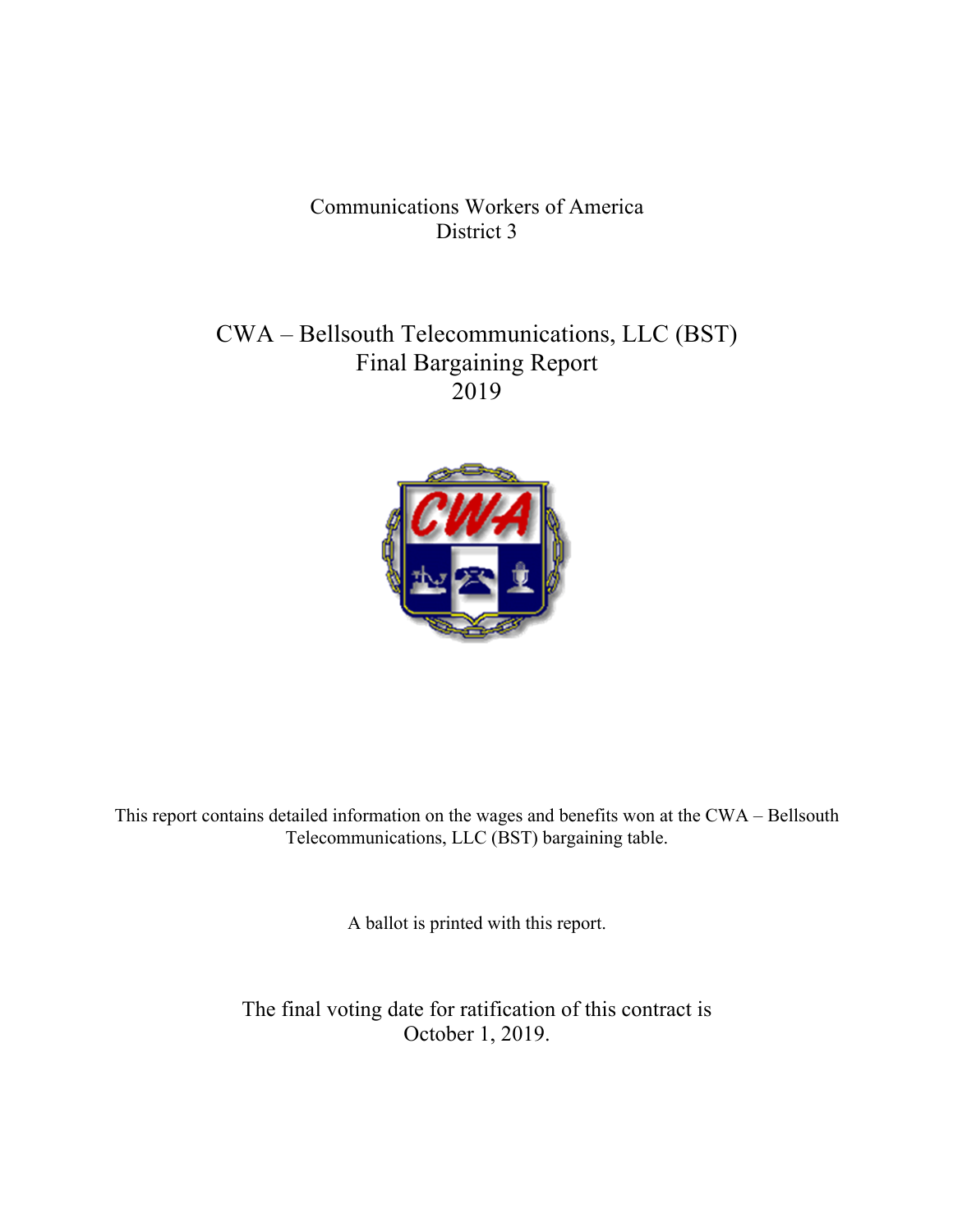Dear Brothers and Sisters:

This summary details the changes negotiated in the tentative agreement between Communications Workers of America (CWA) and Bellsouth Telecommunications, LLC (BST).

We would like to thank you all for your support and mobilization efforts throughout the bargaining process. There is no question that your unprecedented demonstration of solidarity across District 3 forced the Company to bargain with us and reach this agreement.

As with all negotiations, we did not achieve every item our members desired. But without question, we believe this agreement will benefit all of our members over the next five years. The agreement provides wage increases of 13.25% over the life of the agreement for all employees, and continues to provide fair healthcare options to all employees, while healthcare costs in the market continue to increase drastically.

We worked as a team to represent all the members covered by this agreement and we urge you to take the time to cast your vote on this tentative agreement. If you have any questions or concerns, please reach out to your Local or a member of this team so that we all understand what has been negotiated for the betterment of our membership.

Your 2019 CWA/BST Bargaining Team unanimously recommends ratification of this tentative agreement.

In Unity,

Nick Hawkins – Chair Billy O'Dell – Co-Chair Herman Junkin – CWA Staff Representative Keith Patterson – Alabama Johnny Hernandez – Florida Caleb East – Georgia Matt Embry – Kentucky Al Guillory – Louisiana Bonnie Hester – Mississippi Curtis Shew – North Carolina Jason Kelley – South Carolina Ricky King – Tennessee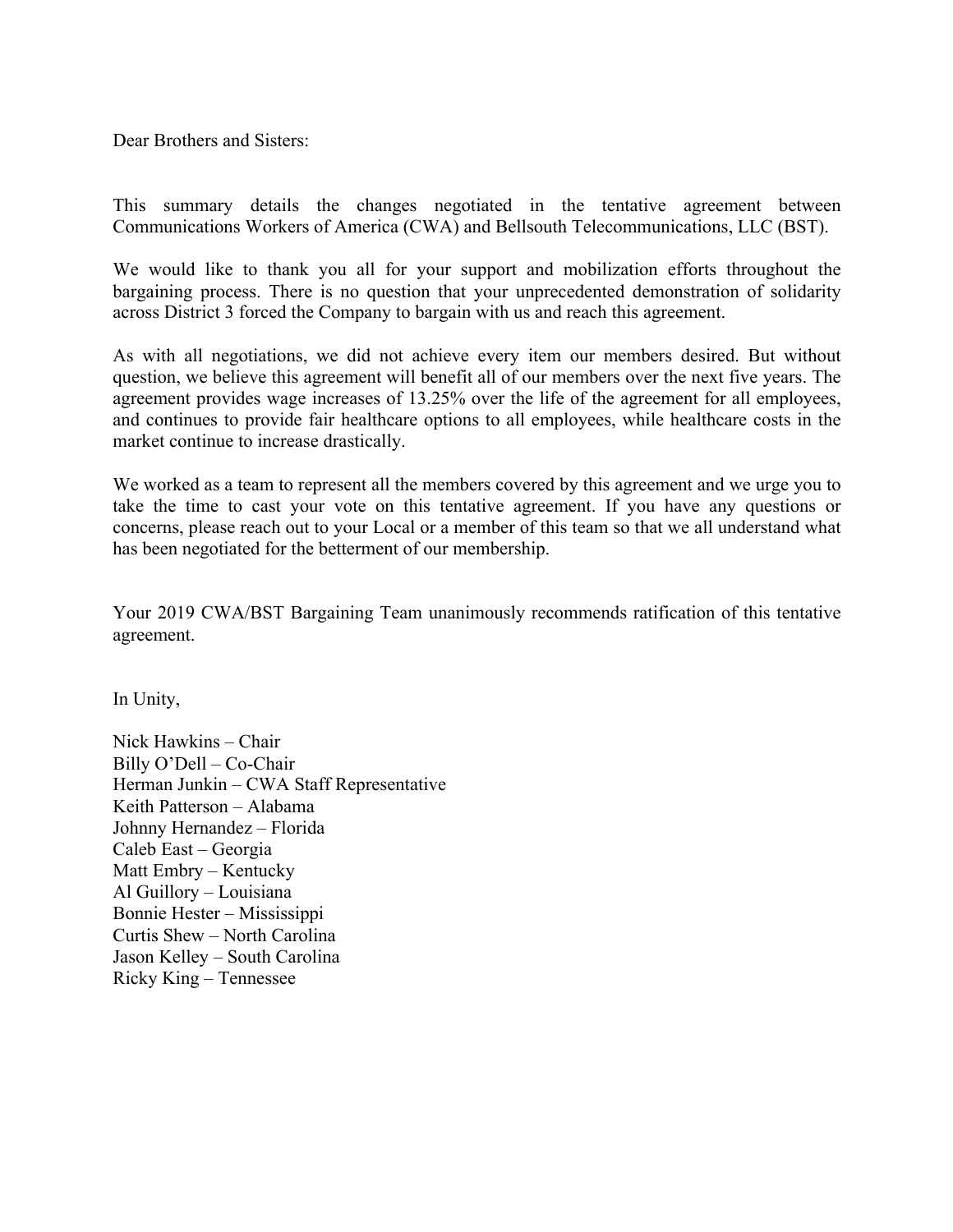# **Wages**

| 3%    | effective Ratification Date |
|-------|-----------------------------|
| 3%    | effective September 6, 2020 |
| 2.25% | effective September 5, 2021 |
| 2.25% | effective September 4, 2022 |
| 2.75% | effective September 3, 2023 |

Wages will be exponential over the progression tables.

| Wage Zone            |                | 3%                       | 3%        | 2.25%     | 2.25%     | 2.75%     |
|----------------------|----------------|--------------------------|-----------|-----------|-----------|-----------|
| $A$ / Wage<br>Area I | <b>CURRENT</b> | <b>Ratification Date</b> | 9/6/2020  | 9/5/2021  | 9/4/2022  | 9/3/2023  |
| WS6                  | \$996.00       | \$1026.00                | \$1057.00 | \$1081.00 | \$1105.50 | \$1136.00 |
| <b>WS16</b>          | \$1153.50      | \$1188.00                | \$1223.50 | \$1251.00 | \$1279.00 | \$1314.00 |
| <b>WS20</b>          | \$1225.50      | \$1262.50                | \$1300.50 | \$1330.00 | \$1360.00 | \$1397.50 |
| WS27                 | \$1282.50      | \$1321.00                | \$1360.50 | \$1391.00 | \$1422.50 | \$1461.50 |
| WS31                 | \$1510.00      | \$1555.50                | \$1602.00 | \$1638.00 | \$1675.00 | \$1721.00 |
| WS32                 | \$1526.00      | \$1572.00                | \$1619.00 | \$1655.50 | \$1692.50 | \$1739.00 |

| Wage Zone<br>B/Wage | <b>CURRENT</b> | 3%                       | 3%        | 2.25%     | 2.25%     | 2.75%     |
|---------------------|----------------|--------------------------|-----------|-----------|-----------|-----------|
| Area II             |                | <b>Ratification Date</b> | 9/6/2020  | 9/5/2021  | 9/4/2022  | 9/3/2023  |
| WS6                 | \$988.00       | \$1017.50                | \$1048.00 | \$1071.50 | \$1095.50 | \$1125.50 |
| <b>WS16</b>         | \$1133.50      | \$1167.50                | \$1202.50 | \$1229.50 | \$1257.00 | \$1291.50 |
| <b>WS20</b>         | \$1190.50      | \$1226.00                | \$1263.00 | \$1291.50 | \$1320.50 | \$1357.00 |
| WS27                | \$1263.00      | \$1301.00                | \$1340.00 | \$1370.00 | \$1401.00 | \$1439.50 |
| WS31                | \$1477.50      | \$1522.00                | \$1567.50 | \$1603.00 | \$1639.00 | \$1684.00 |
| <b>WS32</b>         | \$1490.00      | \$1534.50                | \$1580.50 | \$1616.00 | \$1652.50 | \$1698.00 |

| Wage Zone<br><b>CURRENT</b> |           | 3%                       | 3%        | 2.25%     | 2.25%     | 2.75%     |
|-----------------------------|-----------|--------------------------|-----------|-----------|-----------|-----------|
|                             |           | <b>Ratification Date</b> | 9/6/2020  | 9/5/2021  | 9/4/2022  | 9/3/2023  |
| WS <sub>6</sub>             | \$964.50  | \$993.50                 | \$1023.50 | \$1046.50 | \$1070.00 | \$1099.50 |
| WS16                        | \$1126.50 | \$1160.50                | \$1195.50 | \$1222.50 | \$1250.00 | \$1284.50 |
| <b>WS20</b>                 | \$1186.00 | \$1221.50                | \$1258.00 | \$1286.50 | \$1315.50 | \$1351.50 |
| WS27                        | \$1255.00 | \$1292.50                | \$1331.50 | \$1361.50 | \$1392.00 | \$1430.50 |
| WS31                        | \$1463.00 | \$1507.00                | \$1552.00 | \$1587.00 | \$1622.50 | \$1667.00 |
| <b>WS32</b>                 | \$1477.50 | \$1522.00                | \$1567.50 | \$1603.00 | \$1639.00 | \$1684.00 |

# **Success Sharing Plan**

• Maintained the Success Sharing Plan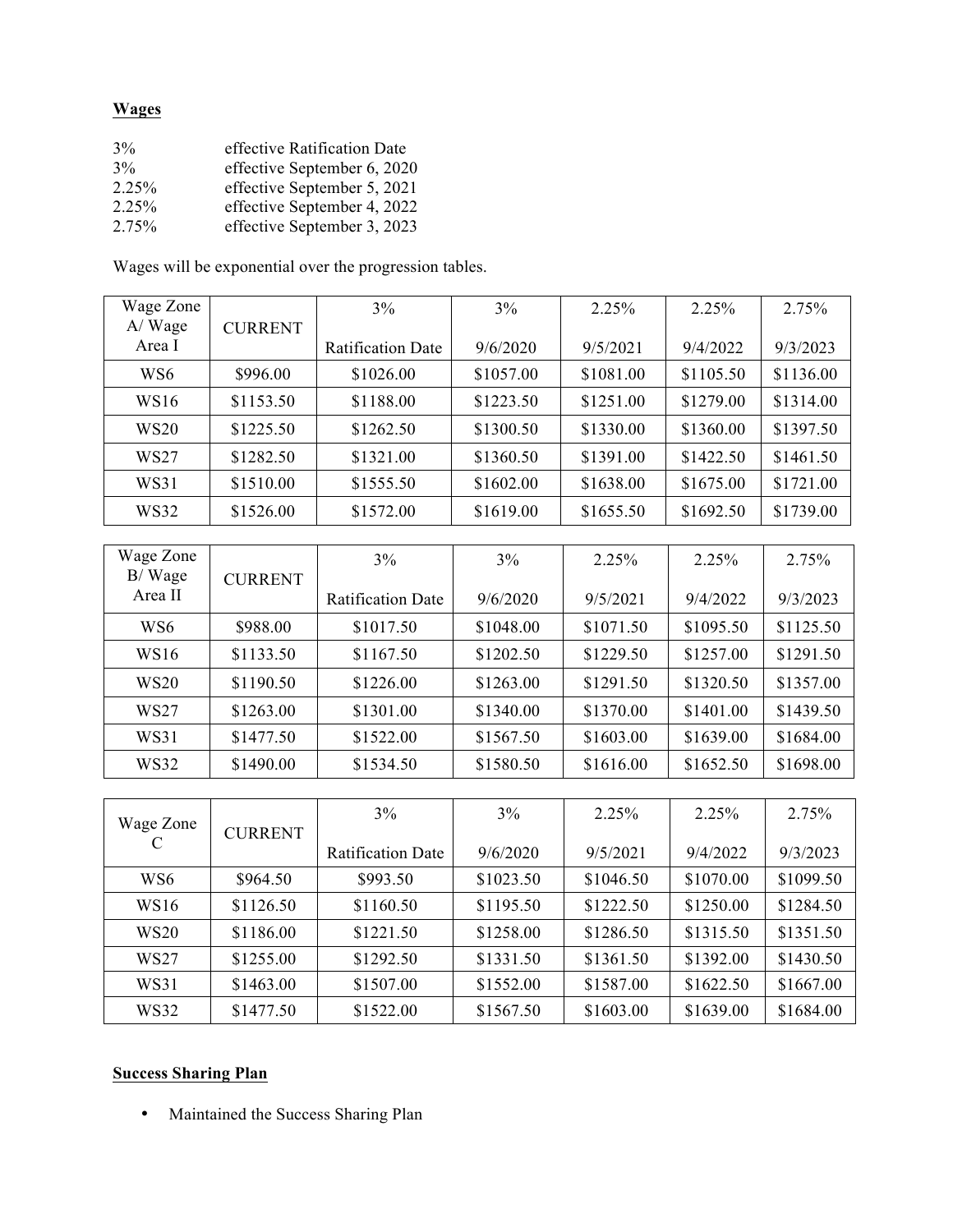#### **Health Care**

Health Care Plan changes are effective June 1, 2020

- Option 1 and Option 2 Choice Provided
- Individual Coverage will be eligible for Company subsidy after the employee attains 90 days NCS
- Family Coverage will continue to be eligible for Company subsidy after the employee attains 6 months NCS
- **Option 1 Monthly Premiums for Current Employees, 2009 New Hires, 2012 New Hires, and 2015 New Hires:**

|             | 2020  | 2021  | 2022  | 2023                | 2024   |
|-------------|-------|-------|-------|---------------------|--------|
| Individual: | \$128 | \$132 | \$137 | $\frac{1}{2}$ \$145 | \$153  |
| Family:     | \$333 | \$356 | \$375 | \$397               | - S418 |

• **Option 2 Monthly Premiums for Current Employees,2009 New Hires, 2012 New Hires, and 2015 New Hires:**

|             | 2020  | 2021       | 2022  | 2023  | 2024  |
|-------------|-------|------------|-------|-------|-------|
| Individual: | \$78  | <b>S84</b> | -890  | -S97  | \$104 |
| Family:     | \$214 | \$230      | \$245 | \$264 | \$283 |

• **Option 1 Monthly Premiums for 2019 New Hires:**

|             | 2020  | 2021      | 2022  | 2023  | 2024  |
|-------------|-------|-----------|-------|-------|-------|
| Individual: | \$152 | \$156     | \$163 | \$172 | -8181 |
| Family:     | \$395 | S422 S444 |       | \$469 | \$494 |

• **Option 2 Monthly Premiums for 2019 New Hires:**

|             | 2020  | 2021  | 2022  | 2023  | 2024  |
|-------------|-------|-------|-------|-------|-------|
| Individual: | \$101 | \$108 | \$115 | \$123 | \$131 |
| Family:     | \$276 | \$295 | \$314 | \$337 | \$359 |

• **Working Spouse Contribution**

Participants whose spouse/LRP enrolls in AT&T-sponsored medical coverage but otherwise has access to medical coverage through their employer, excluding AT&T, will pay an additional monthly contribution toward their cost of coverage. The participant must attest that his or her spouse/LRP does not have access to medical coverage otherwise the additional contribution will be applied.

Additional Monthly Medical Contribution:

$$
\frac{2020}{\$0} \quad \frac{2021}{\$100} \quad \frac{2022}{\$100} \quad \frac{2023}{\$110} \quad \frac{2023}{\$115}
$$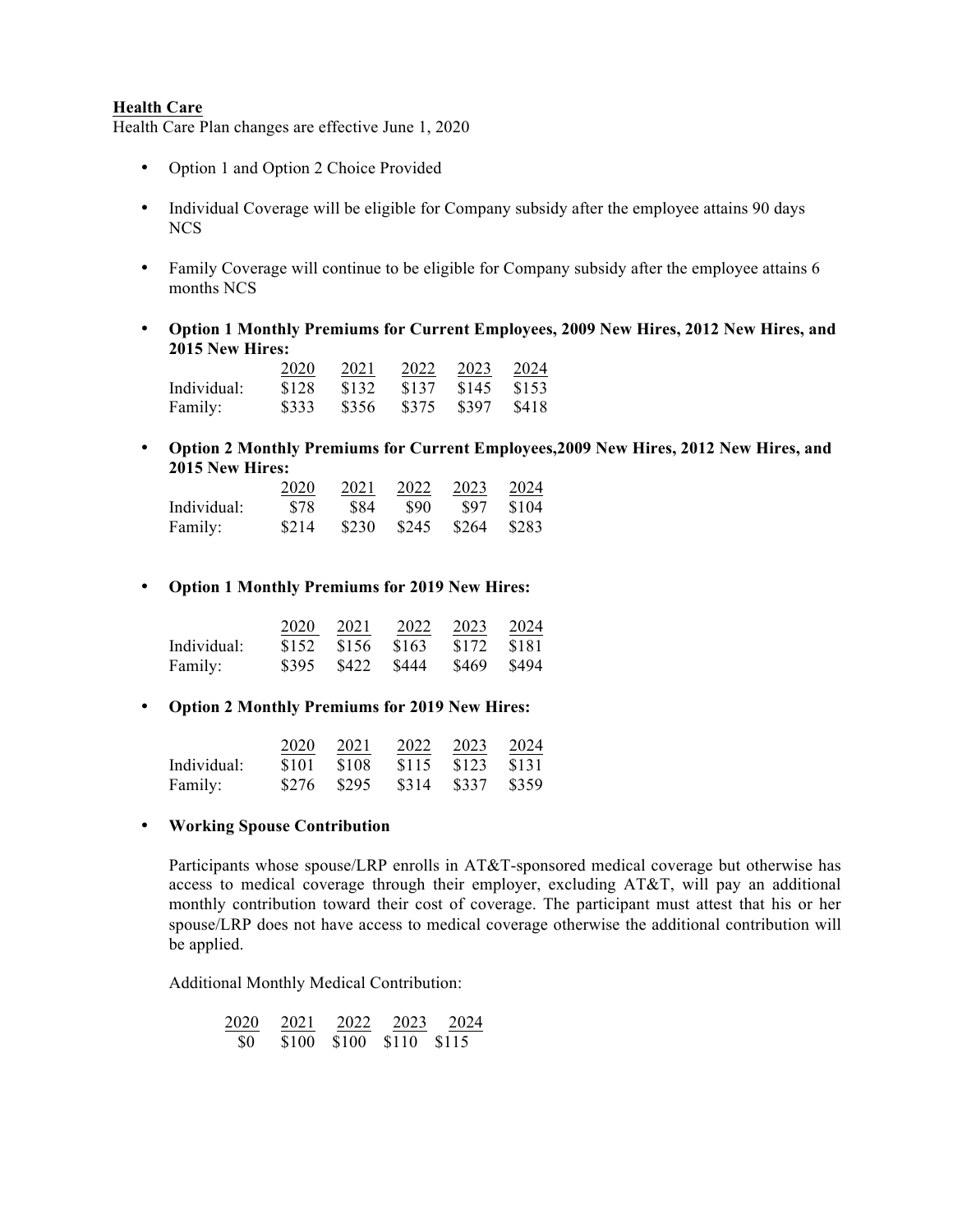#### • **Tobacco Use Contribution**

Employees and/or spouses/LRPs who use tobacco, are enrolled in AT&T-sponsored medical coverage and who choose not to participate in a designated Tobacco Cessation program will pay an additional monthly contribution toward their cost of coverage. The employee and/or spouse/LRPs must attest to no tobacco usage or engage in a Company-sponsored Tobacco Cessation program in the time defined during Annual Enrollment otherwise the additional monthly contribution will be applied. Engagement is currently defined as enrollment, participation and completion. A tobacco user is currently defined as someone who has used tobacco products more frequently than once a month. Tobacco products include cigarettes, cigars, pipes, e-cigarettes, vaporizers and smokeless tobacco. The definitions of engagement, tobacco user, tobacco products and the terms of the Company-sponsored Tobacco Cessation program may change from time to time, at the sole discretion of the Company.

Additional Monthly Medical Contribution for each employee and/or spouse/LRP:

| 2020 | 2021       | 2022 | 2023 | 2024            |
|------|------------|------|------|-----------------|
| \$50 | <b>S60</b> | \$65 | \$70 | S <sub>75</sub> |

For 2020 and 2021, employees will be subject to one tobacco use surcharge should the employee and/or their spouse/LRP identify as a tobacco user and do not complete the Tobacco Cessation program.

For 2022 – 2024, employees will be required to pay the tobacco use surcharge for both the employee and their spouse/LRP, if they identify as a tobacco user and do not complete the Tobacco Cessation program.

\*Note – New Letter Outside the Contract: The Company commits that the definition of engagement shall not be defined as the attainment of a non-tobacco user status.

\*Note – Employees' initial enrollment selection regarding surcharges will be the default selection in subsequent enrollments.

### • **Option 1 Annual Deductible:**

| In-Network     |         |         |         |         |         |
|----------------|---------|---------|---------|---------|---------|
|                | 2020    | 2021    | 2022    | 2023    | 2024    |
| Individual:    | \$725   | \$750   | \$800   | \$850   | \$900   |
| Family:        | \$1,450 | \$1,500 | \$1,600 | \$1,700 | \$1,800 |
| Out-of-Network |         |         |         |         |         |
|                | 2020    | 2021    | 2022    | 2023    | 2024    |
| Individual:    | \$2,175 | \$2,250 | \$2,400 | \$2,550 | \$2,700 |
| Family:        | \$4,350 | \$4,500 | \$4,800 | \$5,100 | \$5,400 |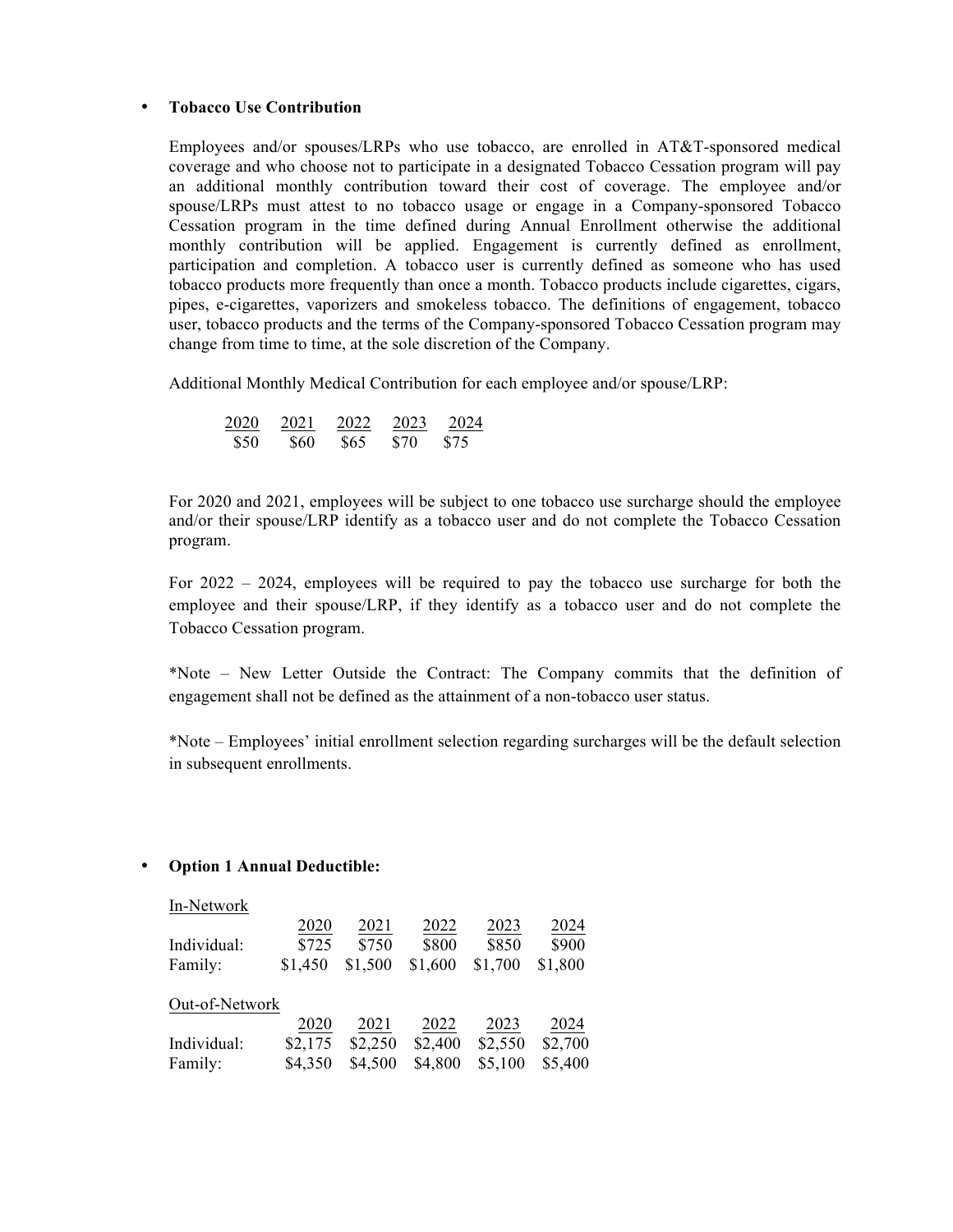#### • **Option 2 Annual Deductible:**

#### In-Network

|                | 2020    | 2021    | 2022    | 2023    | 2024    |
|----------------|---------|---------|---------|---------|---------|
| Individual:    | \$1,450 | \$1,500 | \$1,550 | \$1,600 | \$1,650 |
| Family:        | \$2,900 | \$3,000 | \$3,100 | \$3,200 | \$3,300 |
|                |         |         |         |         |         |
| Out-of-Network |         |         |         |         |         |
|                | 2020    | 2021    | 2022    | 2023    | 2024    |
| Individual:    | \$4,350 | \$4,500 | \$4,650 | \$4,800 | \$4,950 |

If the coverage tier is Family, no individual can receive benefits until the Family Annual Deductible is met. The Family Annual Deductible can be met by one or a combination of covered family members.

All prescription drug allowable charges of eligible expenses paid by the participant apply toward the applicable deductible amounts.

#### • **Option 1 Out-of-Pocket Maximums:**

| In-Network     |          |          |                  |          |          |
|----------------|----------|----------|------------------|----------|----------|
|                | 2020     | 2021     | 2022             | 2023     | 2024     |
| Individual:    | \$3,500  | \$3,500  | \$3,500          | \$3,500  | \$3,500  |
| Family:        | \$7,000  | \$7,000  | \$7,000          | \$7,000  | \$7,000  |
| Out-of-Network |          |          |                  |          |          |
|                | 2020     | 2021     |                  | 2023     | 2024     |
| Individual:    |          |          |                  |          | \$10,500 |
| Family:        | \$21,000 | \$21,000 | \$21,000         | \$21,000 | \$21,000 |
|                | \$10,500 | \$10,500 | 2022<br>\$10,500 | \$10,500 |          |

#### • **Option 2 Out-of-Pocket Maximums:**

| In-Network     |          |          |          |          |          |
|----------------|----------|----------|----------|----------|----------|
|                | 2020     | 2021     | 2022     | 2023     | 2024     |
| Individual:    | \$6,450  | \$6,550  | \$6,650  | \$6,650  | \$6,750  |
| Family:        | \$12,900 | \$13,100 | \$13,300 | \$13,300 | \$13,500 |
| Out-of-Network |          |          |          |          |          |
|                | 2020     | 2021     | 2022     | 2023     | 2024     |
| Individual:    | \$19,350 | \$19,650 | \$19,950 | \$19,950 | \$20,250 |
| Family:        | \$38,700 | \$39,300 | \$39,900 | \$39,900 | \$40,500 |

If coverage tier is Family, the applicable Family OOP Maximum must be met before the program pays 100% of allowable charges for eligible expenses. The program will pay 100% of the allowable charges for eligible expenses for In-Network/PPO for an individual once the individual meets the Individual OOP, even if the Family OOP has not been met.

Deductibles and outpatient prescription drug allowable charges of eligible expenses paid by the participant apply toward the OOP maximum amounts.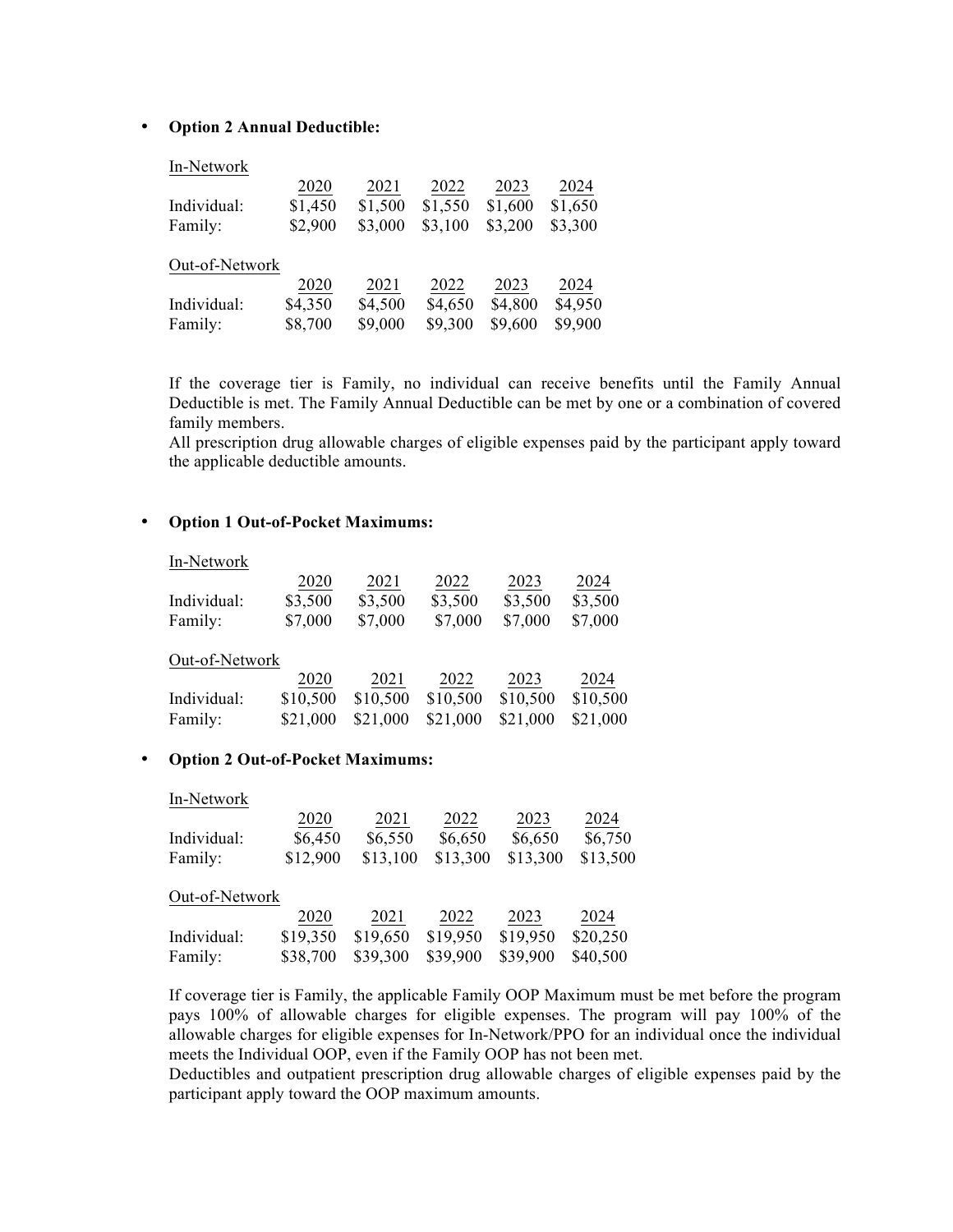## **Prescription Coverage**

## **Option 1:**

- Deductible: None
- Out-of-Pocket Maximum:

| In-Network |
|------------|
|            |

|             | 2020    | 2021    | 2022    | 2023    | 2024    |
|-------------|---------|---------|---------|---------|---------|
| Individual: | \$1,400 | \$1.500 | \$1,600 | \$1.700 | \$1.700 |
| Family:     | \$2,800 | \$3,000 | \$3,200 | \$3,400 | \$3.400 |

• Retail – In-Network Copays (up to 30 day supply, limited to 2 fills for maintenance subject to Advanced Control Specialty Formulary provisions)

|               | 2020 | 2021 | 2022 | 2023 | 2024 |
|---------------|------|------|------|------|------|
| Generic       | \$10 | \$10 | \$10 | \$10 | \$10 |
| Preferred     | \$35 | \$35 | \$40 | \$40 | \$45 |
| Non-Preferred | \$70 | \$70 | \$80 | \$80 | 890  |

- Retail Non-Network Copays (up to 30 day supply) Participant pays the greater of the applicable Network copay or balance remaining after the program pays 75% of the network retail cost.
- Mail Order Copays (up to 90 day supply subject to Advanced Control Specialty Formulary provisions)

|               | 2020  | 2021  | 2022  | 2023  | 2024  |
|---------------|-------|-------|-------|-------|-------|
| Generic       | \$20  | \$20  | \$20  | \$20  | \$20  |
| Preferred     | \$70  | \$70  | \$80  | \$80  | \$90  |
| Non-Preferred | \$140 | \$140 | \$160 | \$160 | \$180 |

• For more flexibility, 90 day prescriptions will continue to be available for pick-up at CVS pharmacies at mail order prices.

## **Option 2:**

- Deductible: Integrated with Medical/Surgical, Mental Health/Substance Abuse, CarePlus
- Out-of-Pocket Maximum: Integrated with Medical/Surgical, Mental Health/Substance Abuse, CarePlus
- Retail In-Network Copays (up to 30 day supply, limited to 2 fills for maintenance subject to Advanced Control Specialty Formulary provisions)
- •

|               | 2020 | 2021 | 2022 | 2023 | 2024 |
|---------------|------|------|------|------|------|
| Generic       | \$10 | \$10 | \$10 | \$10 | \$10 |
| Preferred     | \$35 | \$35 | \$40 | S40  | \$45 |
| Non-Preferred | \$70 | \$70 | 880  | \$80 | 890  |

• Retail – Non-Network Copays (up to 30 day supply) Participant pays the greater of the applicable Network copay or balance remaining after the program pays 75% of the network retail cost.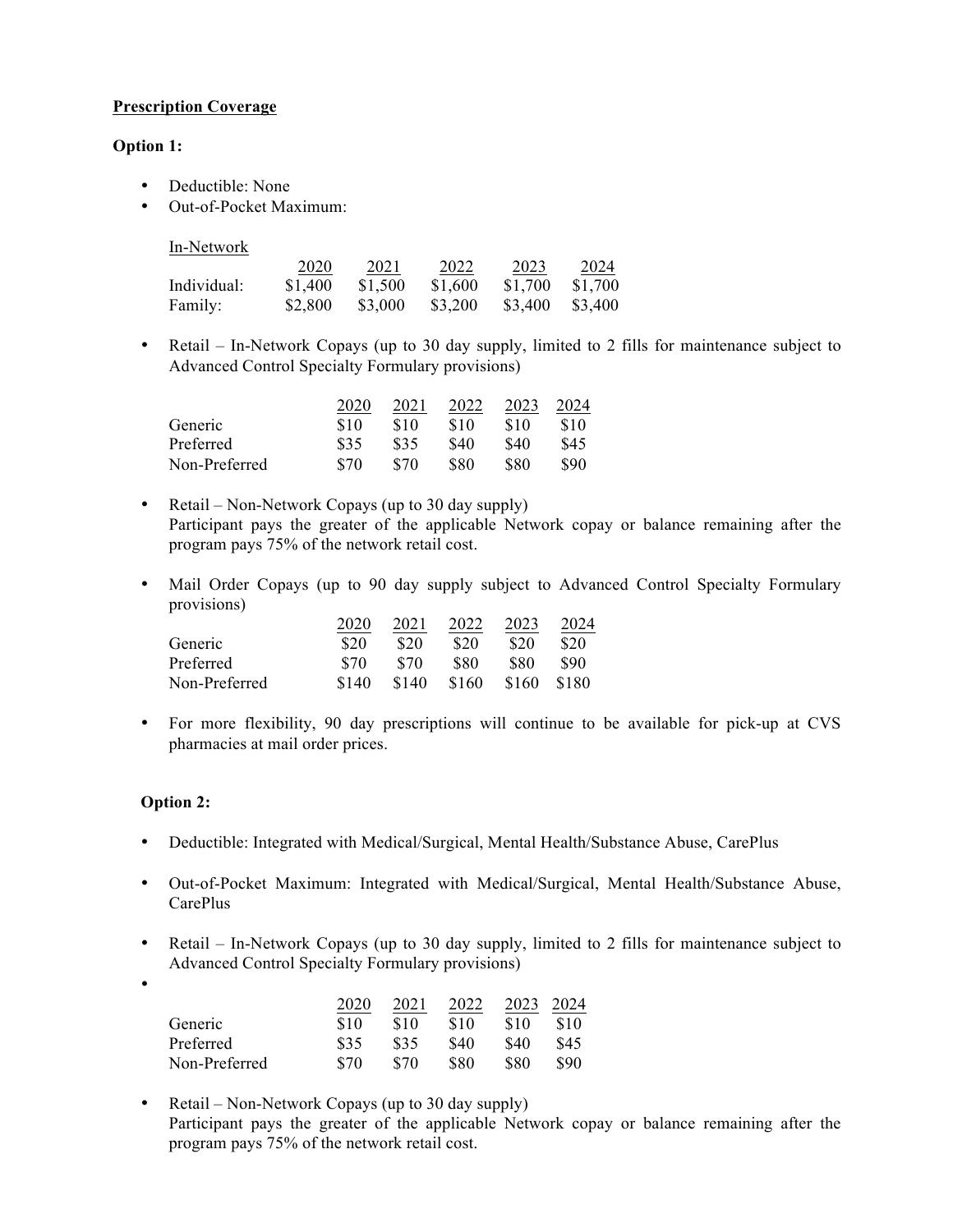• Mail Order Copays (up to 90 day supply subject to Advanced Control Specialty Formulary provisions)

|               | 2020  | 2021  | 2022  | 2023  | 2024  |
|---------------|-------|-------|-------|-------|-------|
| Generic       | \$20  | \$20  | \$20  | \$20  | \$20  |
| Preferred     | \$70  | \$70  | \$80  | \$80  | \$90  |
| Non-Preferred | \$140 | \$140 | \$160 | \$160 | \$180 |

- For more flexibility, 90 day prescriptions will continue to be available for pick-up at CVS pharmacies at mail order prices.
- The following provisions will continue to apply to Option 1 & Option 2:
	- $\circ$  Mandatory mail order for maintenance Rx applies after  $2<sup>nd</sup>$  fill at retail
	- o Specialty pharmacy program
	- o Personal Choice 100% participant paid
	- o Mandatory Generic
	- o Compound medication limitation
	- o Advanced Control Specialty Formulary
	- o New Standard Prescription Drug Formulary
	- o Generic Step Therapy

## **Dental**

• Effective June 1, 2020, monthly premiums for 2020-2024:

| Individual:       | \$7  |
|-------------------|------|
| Individual $+1$ : | \$15 |
| Family:           | \$26 |

#### **Vision**

• Effective June 1, 2020, monthly premiums for 2020-2024:

| Individual:       | \$2 |
|-------------------|-----|
| Individual $+1$ : | \$5 |
| Family:           | \$9 |

#### **Flexible Spending Account (FSA)**

• No change from current plan

#### **Health Savings Account (HSA)**

• Establish a Company-provided HSA for employees enrolled in a high deductible health plan, which allows for pre-tax contributions via payroll deduction.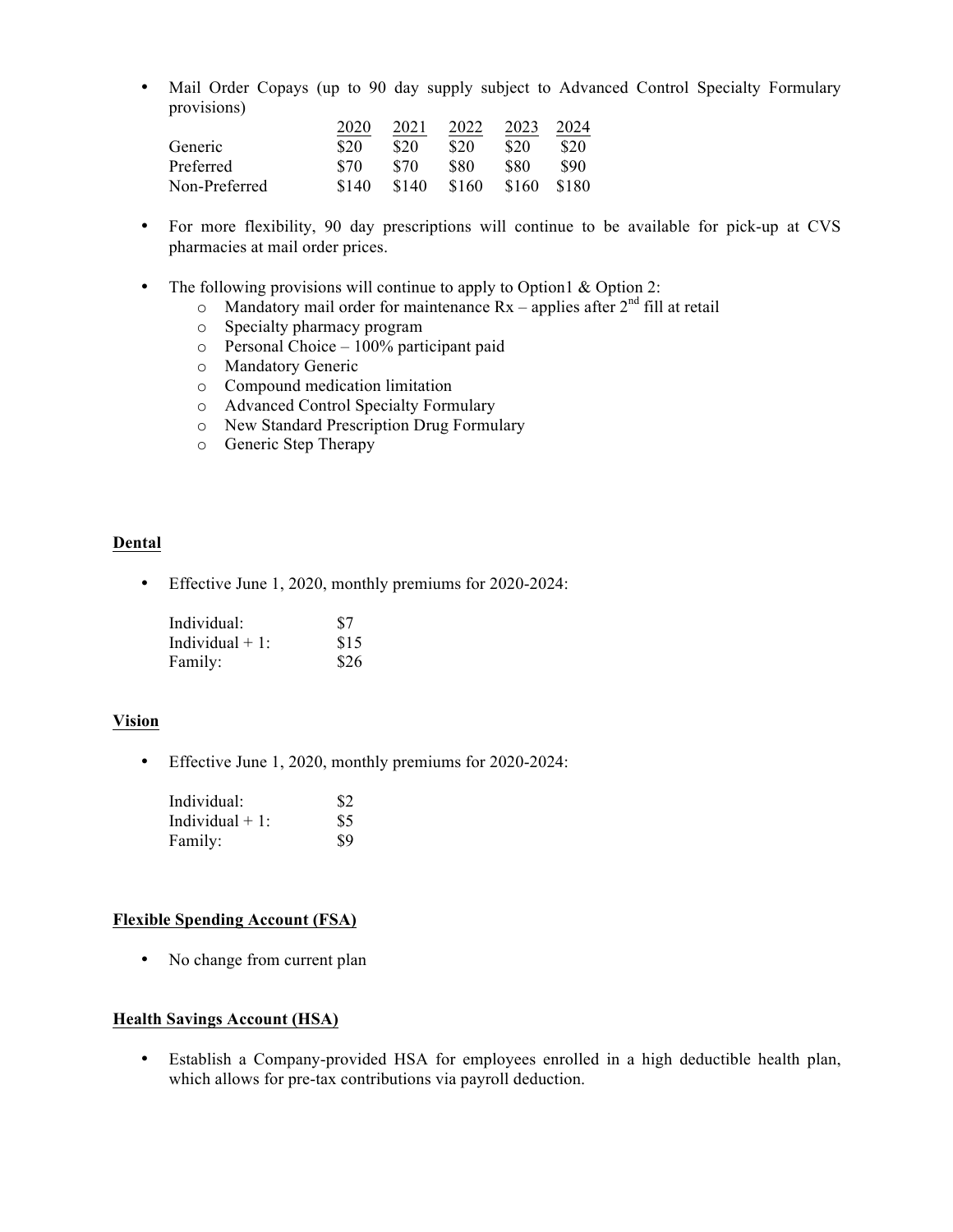## **Short-Term Disability**

- Current employees, 2009 New Hires and 2012 New Hires will remain in the AT&T Southeast Disability Benefits Program.
- 2015 New Hires and 2019 New Hires will be eligible for the AT&T Disability Income Program.
- Utility Operations employees will be added to the AT&T Disability Income Program.

## **Long-Term Disability**

- Current employees, 2009 New Hires and 2012 New Hires will remain in the AT&T Southeast Disability Benefits Program.
- 2015 New Hires and 2019 New Hires will be eligible for the AT&T Disability Income Program.
- Utility Operations employees will be added to the AT&T Disability Income Program.

## **Parental Leave**

• Added two weeks paid parental leave.

#### **Nanodegree**

• Tuition reimbursement through the AT&T Tuition Aid Program for approved nanodegree programs.

### **Wellness Program**

- Employees continue to be eligible for the AT&T Your Health Matters Program. The program includes:
	- o Wellness Programs
	- o Disease Management
	- o Healthcare Price and Quality Transparency Tool
	- o Health Assessment Portal

### **Medical/Dental for Eligible Retired Employees Who Retire During the Term of this Agreement**

- Eligible Retired Employee (treated as Current Employee under the Benefits Agreement) o Continue to be treated the same as Current Employees
- Eligible Retired Employee (treated as 2009 New Hire under the Benefits Agreement)
	- $\circ$  Non-Medicare eligible Continue to pay 50% of the full cost of coverage
	- o Medicare eligible ineligible for coverage
- Eligible Retired Employee (treated as 2012 New Hire, 2015 New Hire, and 2019 New Hire under the Benefits Agreement)
	- o Non-Medicare eligible Continue Pay 100% of the full cost of coverage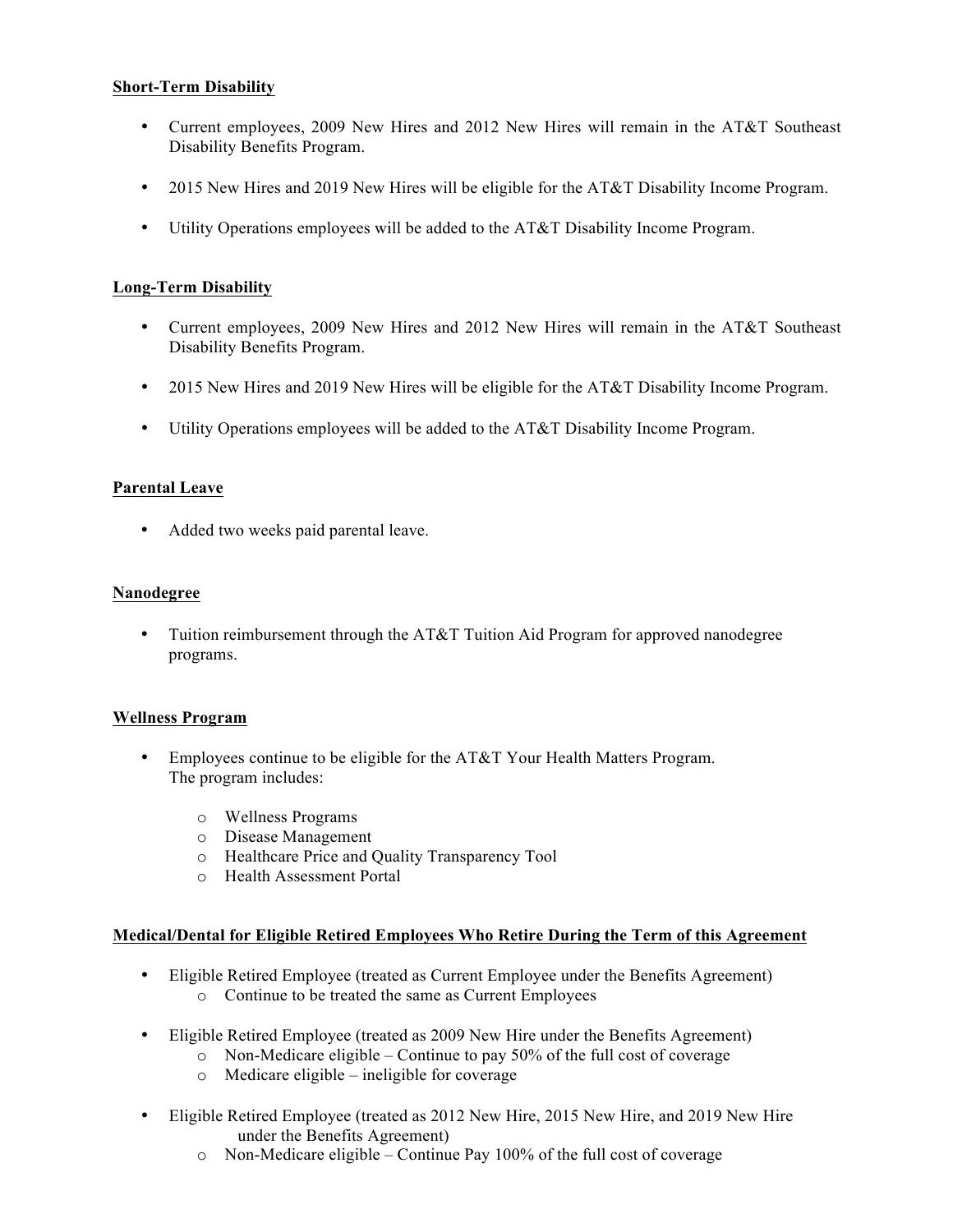o Medicare eligible – ineligible for coverage

## **Retiree Vision for Employees Who Retire During the Term of this Contract**

- Eligible Retired Employees shall be eligible to participate in the AT&T Eligible Former Employee Vision Program.
- Eligible Retired Employee (treated as Current Employee or 2009 New Hire under the Benefits Agreement)
	- o Pay 100% of the full cost of coverage
- Eligible Retired Employee (treated as 2012 New Hire, 2015 New Hire, and 2019 New Hire under the Benefits Agreement)
	- o Non-Medicare eligible Pay 100% of the full cost of coverage
	- o Medicare eligible ineligible for coverage

## **Bellsouth Savings & Security Plan**

(401k - employees hired on or before August 8, 2009)

| <b>Weekly Compensation</b> | Maximum Amount of<br><b>Basic Contribution</b> |
|----------------------------|------------------------------------------------|
| $$0 - $299$                | \$15.00                                        |
| $$300 - $399$              | \$20.00                                        |
| $$400 - $499$              | \$25.00                                        |
| $$500 - $599$              | \$30.00                                        |
| $$600 - $699$              | \$35.00                                        |
| $$700 - $799$              | \$40.00                                        |
| \$800 - \$899              | \$45.00                                        |
| \$900 - \$999              | \$50.00                                        |
| $$1000 - $1099$            | \$55.00                                        |
| $$1100 - $1199$            | \$60.00                                        |
| \$1200 - \$1299            | \$65.00                                        |
| \$1300 & Over              | \$67.00                                        |

Added a new step for employees whose weekly wage is above \$1,299

### **SE Program of the AT&T Pension Benefit Plan**

- Annual pension band increases:
	- o 1% effective June 1, 2020
	- o 1% effective January 1, 2021
	- o 1% effective January 1, 2022
	- o 1% effective January 1, 2023
	- o 1% effective January 1, 2024
- Retained lump sum payment option
- Preserved the pre-1999 non-decreasing lump sum pension benefit
- Employees who are surplus and are demoted will continue to have their Pension Band protected for 5 years when determining payment under SIPP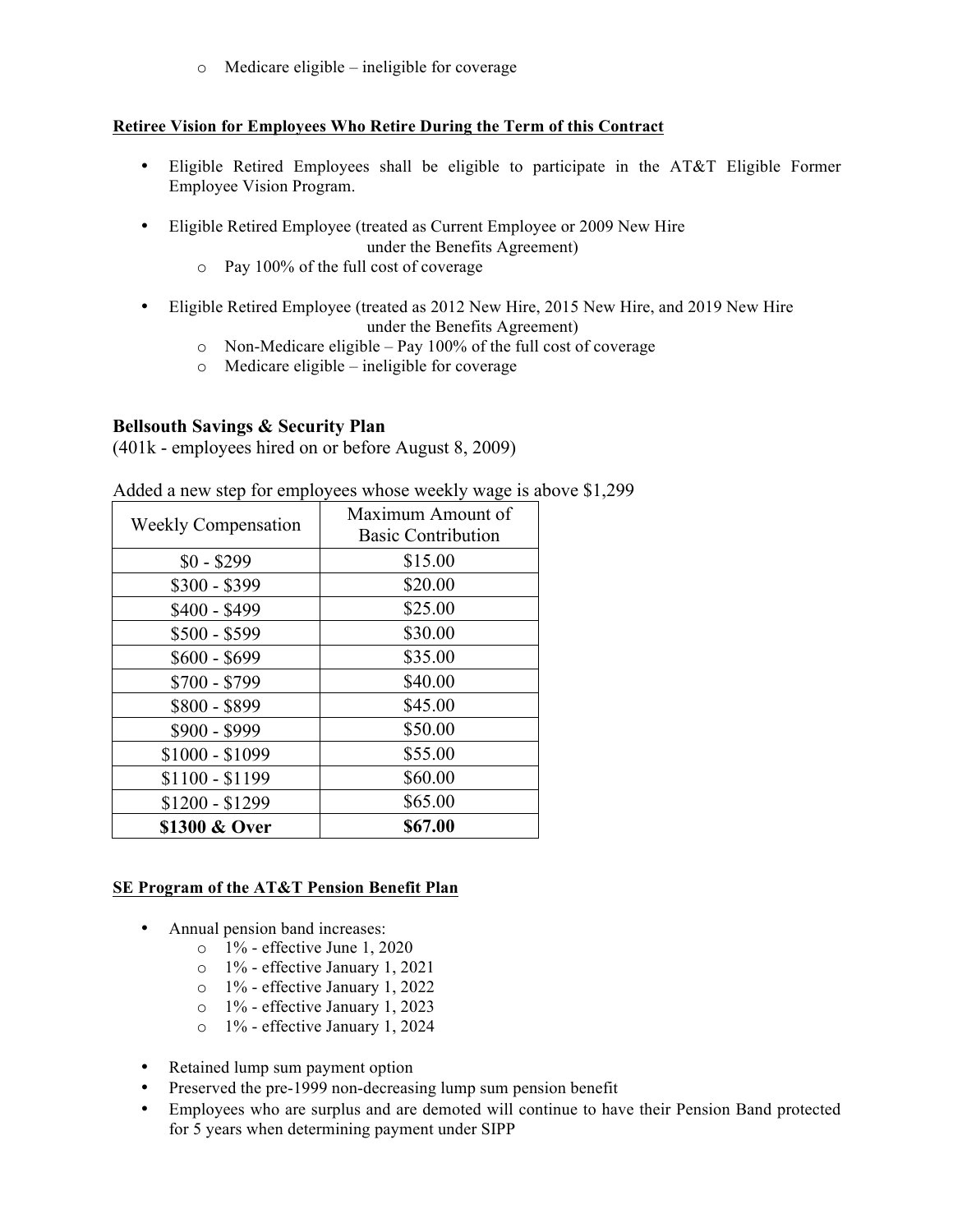# **Core Articles**

- Article 1.07 Delete reference to NDCA
- Article 1.17 Revise the definition of organizational unit
- Article 4.06B Delete Processor Technician
- Article 4.07J4a Update road name
- Article 5.12A2 Add reference to Easy Time (Appendix C Part IV)
- Article 7.01H, 8.02B,  $9.01B Add$  reference to  $7.01N$
- Article 7 requestors receive priority consideration over Article 10 requestors
- Article 7 Defined surplus process for dedicated Systems Technicians
- Article 7.01A5<sup>\*</sup> Limited to dedicated Systems Technicians
- Article 7.01C2 Added two additional steps to SIPP same title, any org unit, same exchange & same title, any org unit, any exchange within 35 miles
- Article 8.03A1c2 Delete reference to Expression of Interest
- Article 8.03A1e Revised Optional ESIPP 2 requests limited to within the state, any org unit, any Skill Group their title appears
- Article  $7 & 8.03$  Delete WRA
- Article 12.01B1 Delete reference to NDCA
- Article 24.03B4 Incorporate reference to AT&T Tuition Aid Policy Delete \$50.00 lump sum
- Letter adding access to the AT&T Tuition Aid Policy

# **Appendix A**

- Appendix A Part I Delete Billing Verification Assistant, Investigation Assistant, Processor Technician, and Senior Office Assistant
- Appendix A Part II Add Benton, Louisiana as an exchange
- Appendix A Part III Add Material Service Coordinator\* to Skill Group 3 and 9
- Appendix A Part III Delete Billing Verification Assistant, Investigation Assistant, Processor Technician, and Senior Office Assistant

# **Appendix B**

- Appendix B Part I Correct titles dropped from printing in 2015 CBA Wage Scales 14 & 32
- Appendix B Part I Correct WS20 pension band printing errors in 2015 CBA
- Appendix B Part I Add Wage Scale 46, 47, and 48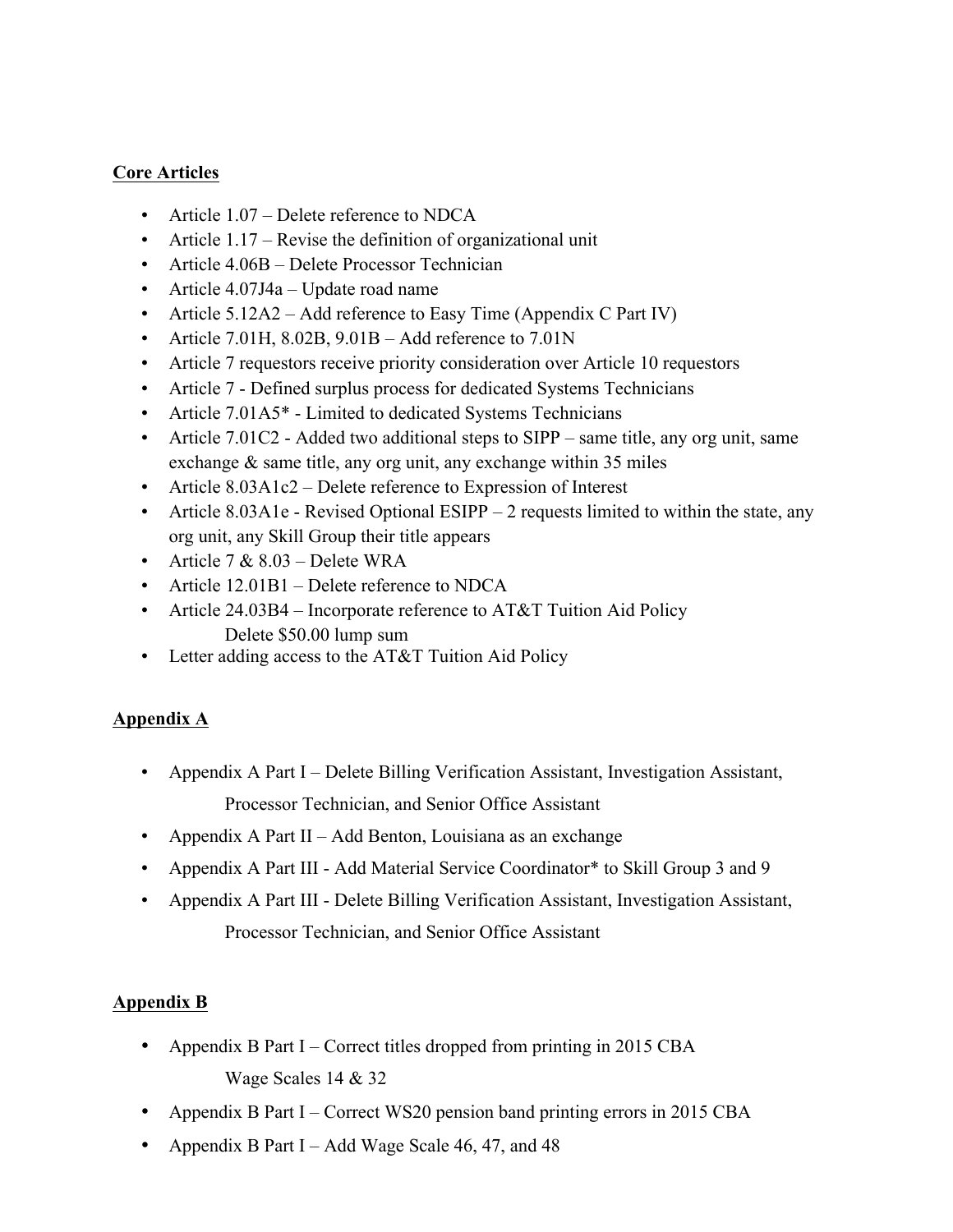• Appendix B Part I - Delete Billing Verification Assistant, Investigation Assistant, Processor Technician, and Senior Office Assistant

# **Appendix C**

- Appendix C Part IX Delete Operator Services/Consumer Services Forums
- Appendix C Part XIII Modify Service Observing
- Appendix C Part V Remove names from Flexible Vacation Days letter
- Appendix C Part XIV Remove names from Service Requirements letter
- Appendix C Part XVII Modify Uniform Program

## **Customer Markets Addendum**

- CMA Drug Testing CPE Remove names from letter
- CMA Employee Development CPE Remove names from letter

## **Network Addendum**

• Network Addendum – Wire Work – Remove names form letter

## **Network Addendum – UFO**

- Section 1.02 NA-UFO Add Administrative Support Assistant, Office Coordinator, and Warehouse Assistant
- Section 1.03 UFO Add 6.06 Military Service
- Section  $4.12$  No receipts for meals on overnight trips
- Section 5.12 Eliminate 24 hour notice for second requested day off
- Section 6.04 Add two weeks to layoff allowance
- Section 6.03 Change layoff notification to four weeks
- Section 6.03 Surplus by seniority
- Section 7 Remove Section 7
- Letter standardizing UFO disciplinary entries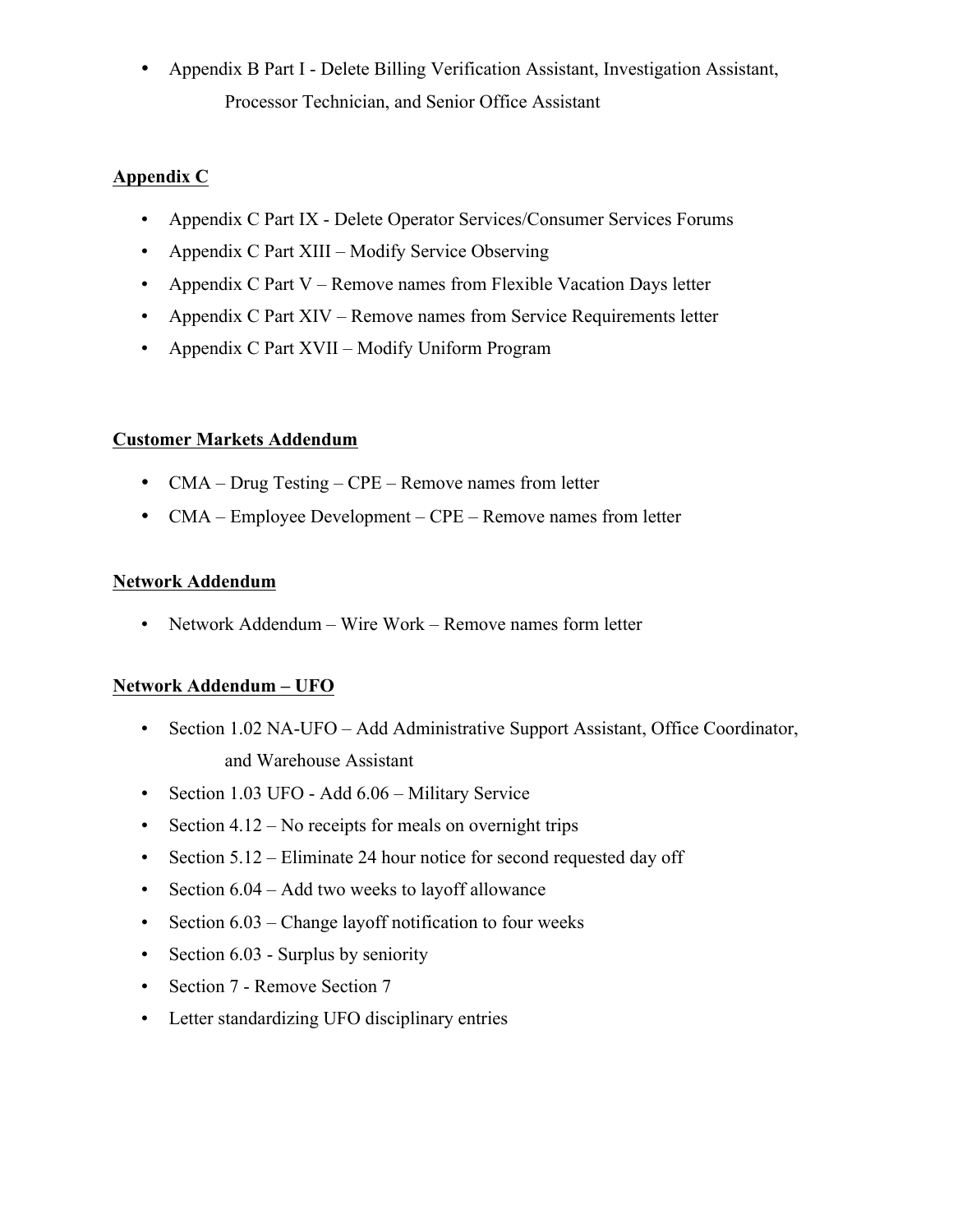# **New Letters and MOAs**

- Article 7 Wage Scale 20 & below considered Essentially Same Type Work in a surplus
- Article 7 Letter pooling OPT/ST/DT/FT, any org unit, for bumping
- Article 7 Clarification letter for WS27 & WS27L pooling in a surplus
- Letter addressing staffing issues (including surplus issues)
- Letter agreeing to provide access to the AT&T Tuition Aid Program
- Health Savings Account Letter for High Deductible Health Plans

## **Modified/Renewed Letters, MOAs & MOUs**

- Aligning for Success MOA which includes the continuation of the Local Governance Partnerships (LGPs) and continuation of the Business Unit Operations Boards in Network, Consumer, and Small Business.
- Maintained 4 CWA appointed positions including Process Improvement (Aligning for Success), Regional Partner (Partnership), Managed Care Specialist and Claims Facilitator (Benefits).
- The Company and the Union will provide joint contract training to supervisory management employees and select union representatives to ensure the contract changes are understood.
- Successorship Agreement
- Military Leave of Absence Letter providing pay differential and active employee healthcare benefits for up to 30 months for employees on active duty by Presidential Executive Order. (Includes Wire Technicians)
- Temporary Modified Duty letter addressing employees returning from an approved absence under short-term disability.
- Union Activity not paid by the Company will continue to be used to determine FMLA eligibility.
- Seniority Tie Breaker letter, using random number software program to determine seniority for staffing issues.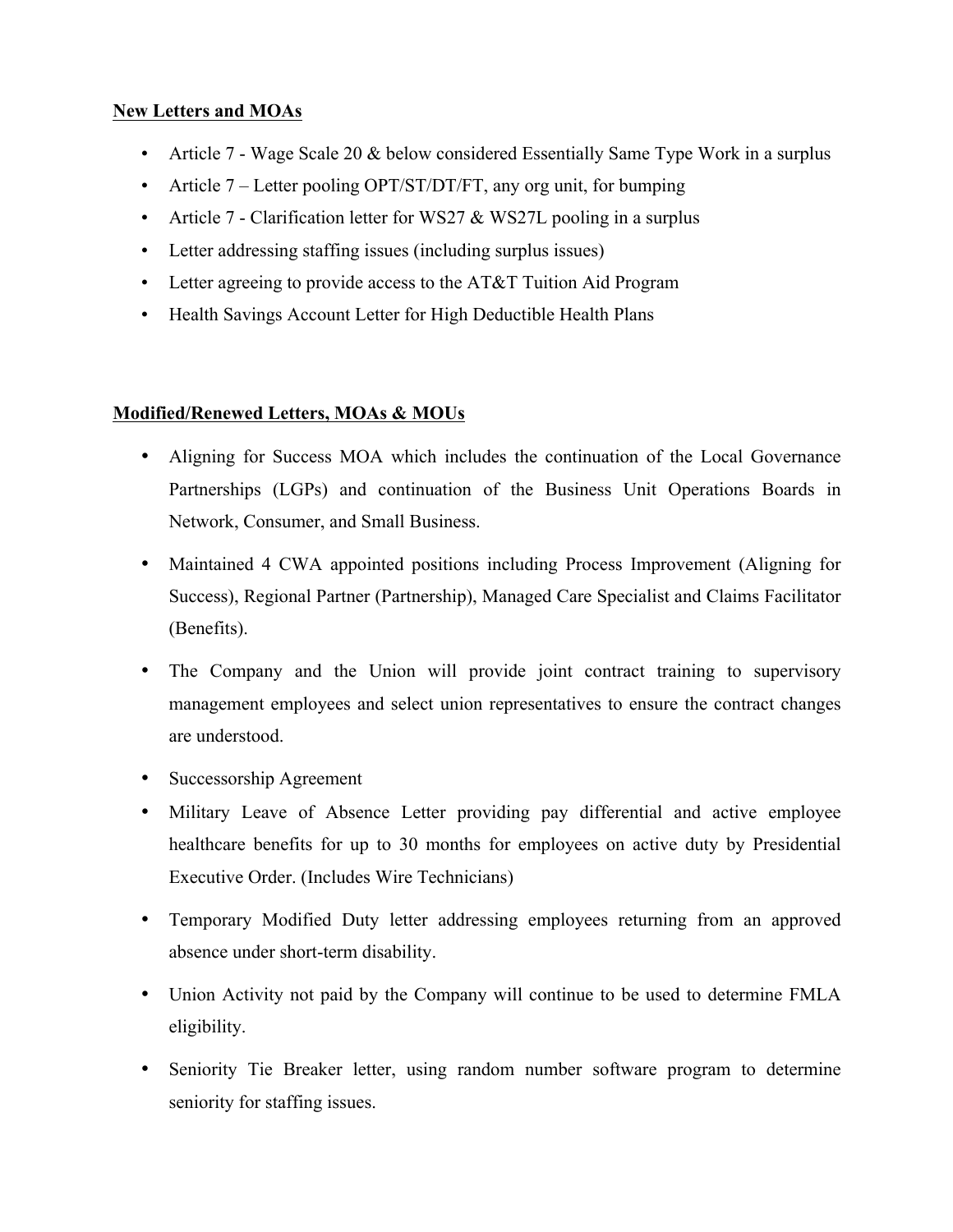- Renewed the National Transfer Plan (NTP) MOA providing employees priority placement before external hires (after regional contract processes).
- Renewed Neutrality and Card Check Agreement which addresses future Union organizing efforts.
- Flexible Vacation Day MOA for the Orange Park, FL Customer Assistance Bureau which allows employees to use one vacation day flexibly, in increments of one hour or more.
- Flexible Vacation Day MOA which allows employees in Consumer Services to use 2 vacation days flexibly, in increments of one hour or more.
- Two forms of notification to Network employees when it is necessary to assign connecting overtime.
- Renewed the letter stating the Company will strive to use bargaining unit employees to perform customer premises work currently performed by contractors, such as installing broadband DSL, when there are qualified employees available and workload permits.
- Renewed the Supplemental Screening MOA (Jessica Lunsford Act) to continue additional protections for employees.
- Renewed the Safe Load Limit MOA providing the opportunity for employees to enter the PARTNERSHIP Job Bank.
- Renewed Process for Addressing Payroll Issues letter
- Renewed the DTV Transition Agreement MOA